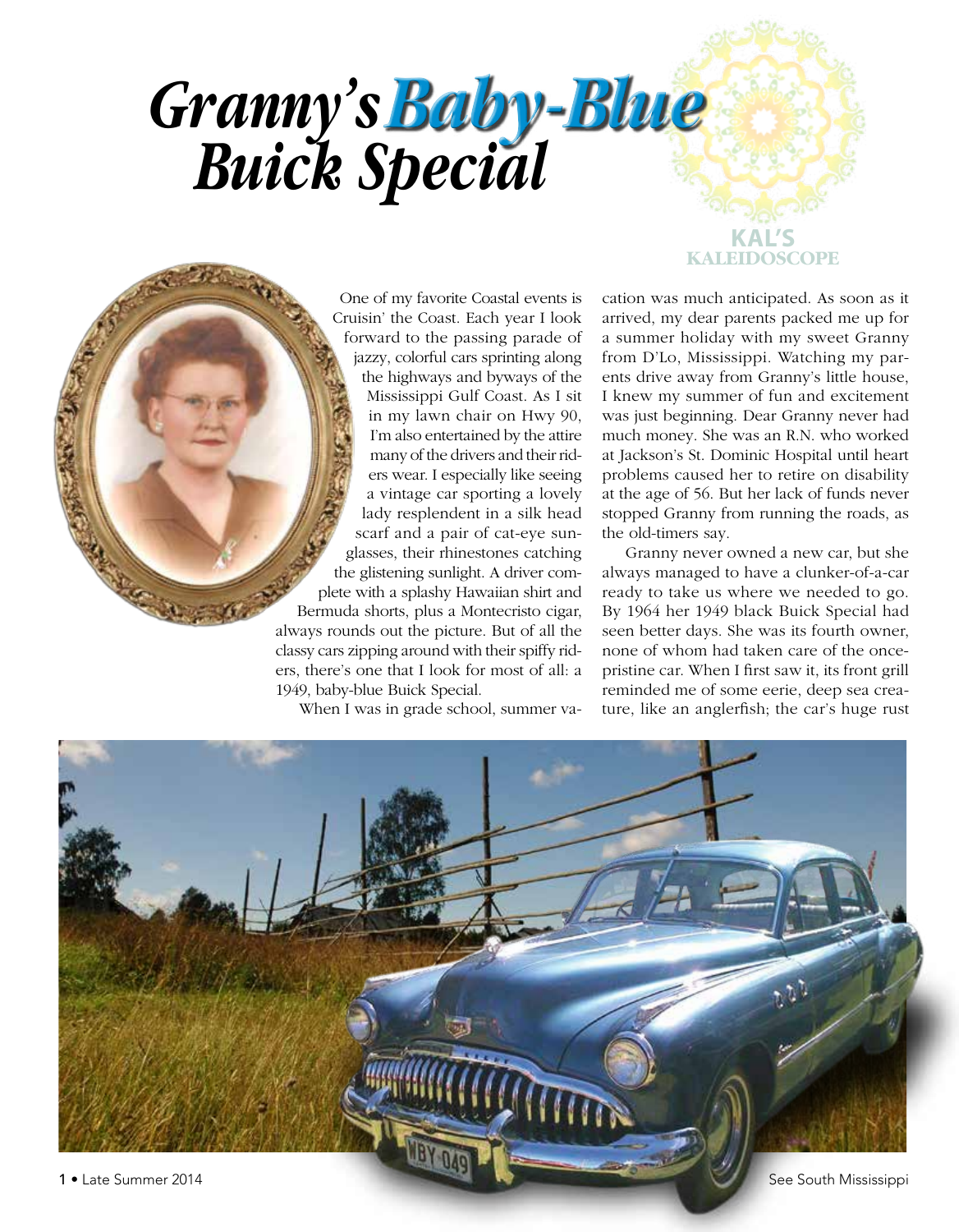spots were the color of the fish's skin. The car's interior was a wreck. Its once plush seats were torn. Its headliner sagged and was held up by stickpins. Like all cars of that vintage, it

had a huge steering wheel, to which Granny added a "suicide" knob. I can see her to this good day turning that wheel with all her might in the days before power steering. But Granny never liked how the car looked, so one summer afternoon she took matters into her own hands.

We drove to Jackson. Stopping at a hardware store, we purchased two paint brushes, along with a large can of babyblue, Rustoleum paint. Then we paid a visit to the local fabric center. Several yards of blue-and-white canvas were purchased there. After a stop at the Frostop for some chilly root beers and a couple of hamburgers dripping juice and mustard, we roared back to D'Lo. It was late when we arrived at Granny's house. I quickly bathed and jumped into bed, excited at the prospect of what the next day would bring. Granny kissed me goodnight and said, "Pleasant dreams. I love you." Out went the light and off to the Land-of-Nod I went.

In the morning, the warm sunlight woke me. Because Granny had no airconditioning, all the windows were open. The early morning breeze was an evocative bouquet, combining the candied sweetness of honeysuckle and magnolia blossoms with whatever strong disinfectant Granny had used to mop the kitchen floor. In the stillness I gazed out the window. Granny's tall pink hollyhocks were a splash of color against the azure-blue sky. I spotted a bumblebee, quietly going about his morning job of pollinating the other flowers in Granny's garden. The smell of frying eggs and bacon catapulted me from my bed to the kitchen. Heads were bowed. Granny thanked God for the food and His blessings and said amen. I dove into the morning repast with relish. Granny smiled and said, "Anthony, are you ready to help me paint the car?" "Paint the car?" I thought. I'd never done that before. But never being one to say

no, I jump at the idea. The dishes were thrown into the sink and our morning adventure began.

"Anthony, shake up the paint while I put down some old sheets just in case we get messy." Granny then got the brushes and opened the paint can. The smell filled my senses and the bright blue color danced before my eyes. "Now, do the best you can," Granny said. "And let's get started." You might be wondering, did we cover the chrome? No, we didn't. The window glass? Nope! We just sloshed paint in all directions.

Later that afternoon, as we waited for the paint to completely dry, Granny sat down at her treadmill sewing machine and whipped out some new seat covers using the blue-and-white can-

## *Each year I look forward to the passing parade of jazzy, colorful cars sprinting along the highways and byways of the Mississippi Gulf Coast.*

vas we'd purchased. With some difficulty she sewed elastic onto the covers, along with some additional ties. "Now, Anthony, we'll put these on our car. It will look just like new!" And to an impressionable, twelve-year-old boy with a vivid imagination, it did! Later that night, Granny tucked me into bed with a hug and kiss. "Pleasant dreams. I love you," she said. And out went the light.

For the remainder of that mystical summer, we drove around Simpson County in Granny's *new* car. There was not a dusty, country road that we did not travel in search of new adventures. We often packed the car with cane poles, a can of squiggly worms, and a box lunch of ham sandwiches and creamy potato salad. Leaning against our new car, parked along the creek bank, we fished the afternoon away. Sometimes we visited Granny's friends. But on one of our excursions, I learned that the old saying, "Never look a gift horse in the mouth," could pertain to chickens as well.

"Granny! Look at that!" I said, my eyes bursting with excitement. Before us, down the road a piece, was an overturned chicken truck. When the truck overturned, the chicken crates had been smashed, liberating the doomed cluckers. Thankfully, no one had been injured. But the old driver and his youthful assistance still had their hands full. They were chasing Rhode Island Reds, Plymouth Rocks, and Leghorns, all of which dashed around...well...like chickens with their heads cut off! The impact of the asphalt had stunned many of the chickens, some of which were draped across the road—feathers, beaks, and feet dancing in the late afternoon sunlight.

"Ma'am, if you want some of them yard-birds, you can have all you can catch!" the old driver yelled. "We ain't never gonna catch 'em all." Granny looked at me. I looked at her, the race was on! We drove toward the sea of dancing, clucking chickens. As the baby-blue Buick neared the crash site, I jumped into the backseat. Carefully, I opened the back door as the car slowed to a crawl.

"Anthony, you be careful!" Granny said. And I was! Grabbing one of the flopping chickens, I pitched it onto the

back seat; a flurry of feathers followed. The stunned chicken looked at me with amazement and then collapsed in a feathery huff. Whoosh! Another of her sisters flew through the air into the car, clucking and flapping. "That's enough," Granny said. "Who-wee! What a lucky day we've had!" Once we got home, I watched Granny wring the chicken's necks, boil'em, pluck'em, and fry'em. Those chickens were some of the best I ever ate! With a stomach full of fried chicken, homemade biscuits, and turnip greens, I waddled off to bed, but not before Granny said, "Pleasant dreams. I love you!"

As the years passed, the story concerning the hand-painted, babyblue Buick and the liberated chickens morphed into legend. It was seldom my family got together that the story did not surface. Its re-telling always ended in raucous laughter. But all good things